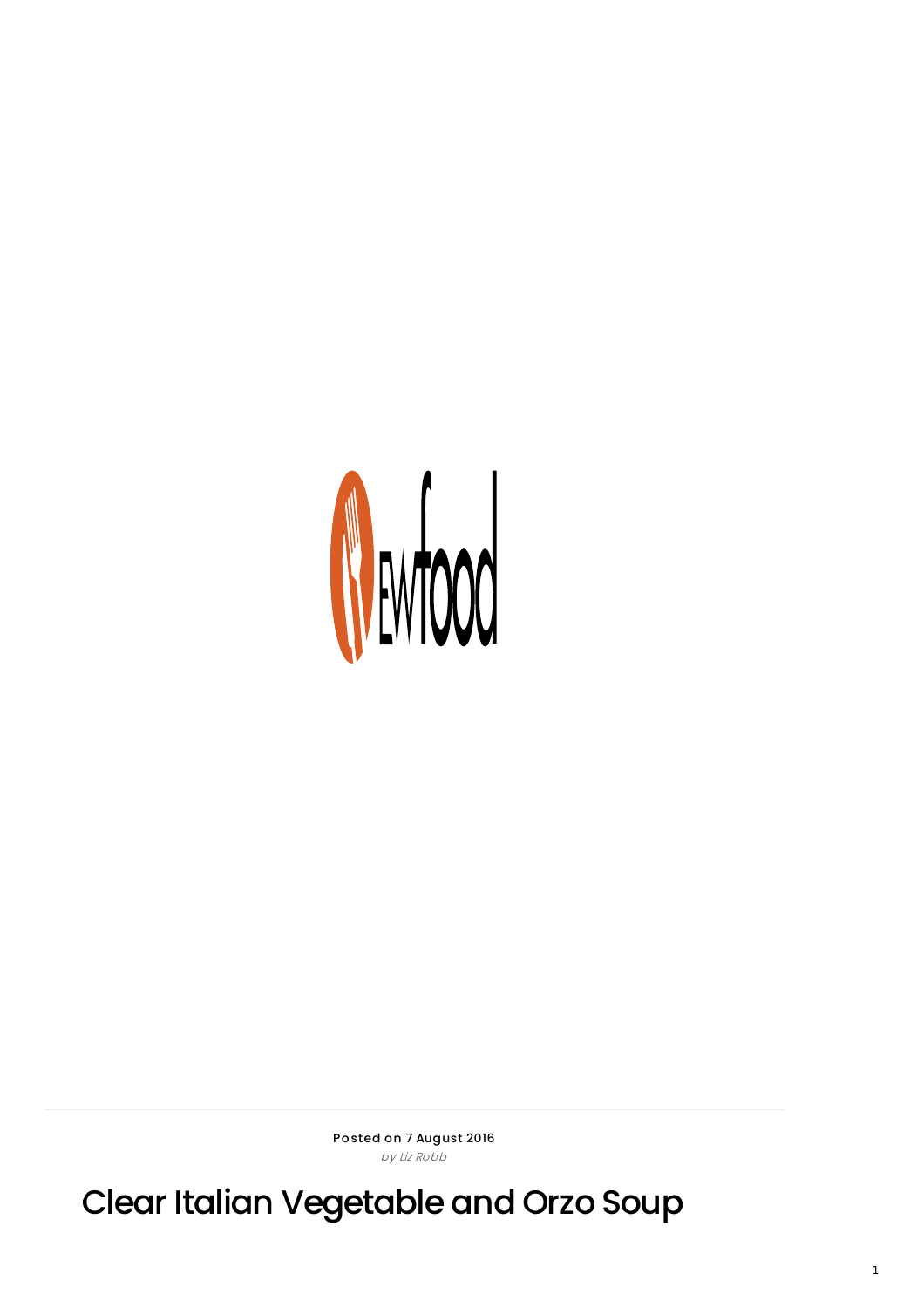

## Ingredients

1 stick of celery 2 small carrots 1 leek 75g cabbage A handful of small chestnut mushrooms 1 tablespoon of olive oil 1200ml home-made vegetable stock\* 2 bay leaves 1 tablespoon of tomato puree 120g canned cannellini beans 45g orzo Salt and freshly milled black pepper <em>For the vegetable stock you will need:

</em><strong>

</strong> 1 onion 2 sticks of celery 2 leeks 2 carrots 1 parsnip A handful of mushrooms A couple of ripe tomatoes 1-2 tablespoons of olive oil 3 bay leaves A small bunch of parsley A few sprigs of thyme A sprig of rosemary A teaspoon of black peppercorns A little salt 2-3 tablespoons of light soy sauce 2 litres of cold water Servings

4

Person

## Preparation

1 1.

- 2 Cut the celery into 4 or 5 pieces, peel the carrots and cut them into 3 pieces, then slice each piece into very fine thin matchsticks. Wash the leek, take off the tough outer layer then slice really finely. Slice the cabbage into short, thin shreds then wipe the mushrooms, halve them and cut into very thin slices. 2.
- 3 Heat the oil in a large pan and very gently sauté the celery, carrot, and leek for 5 minutes, then add the cabbage and the mushrooms and cook for a further 2-3 minutes. 3.
- 4 Pour in the hot stock, add the bay leaves and the tomato puree and stir. Simmer gently for 6-8 minutes. 4.
- 5 Add the beans and the orzo and continue to cook until the pasta is ready, for about another 5 minutes. Season to taste if needed, depending on the seasoning in the stock used. Remove the bay leaves and serve.
- 6 <em>For the vegetable stock...
- $7 \times / \text{em}$